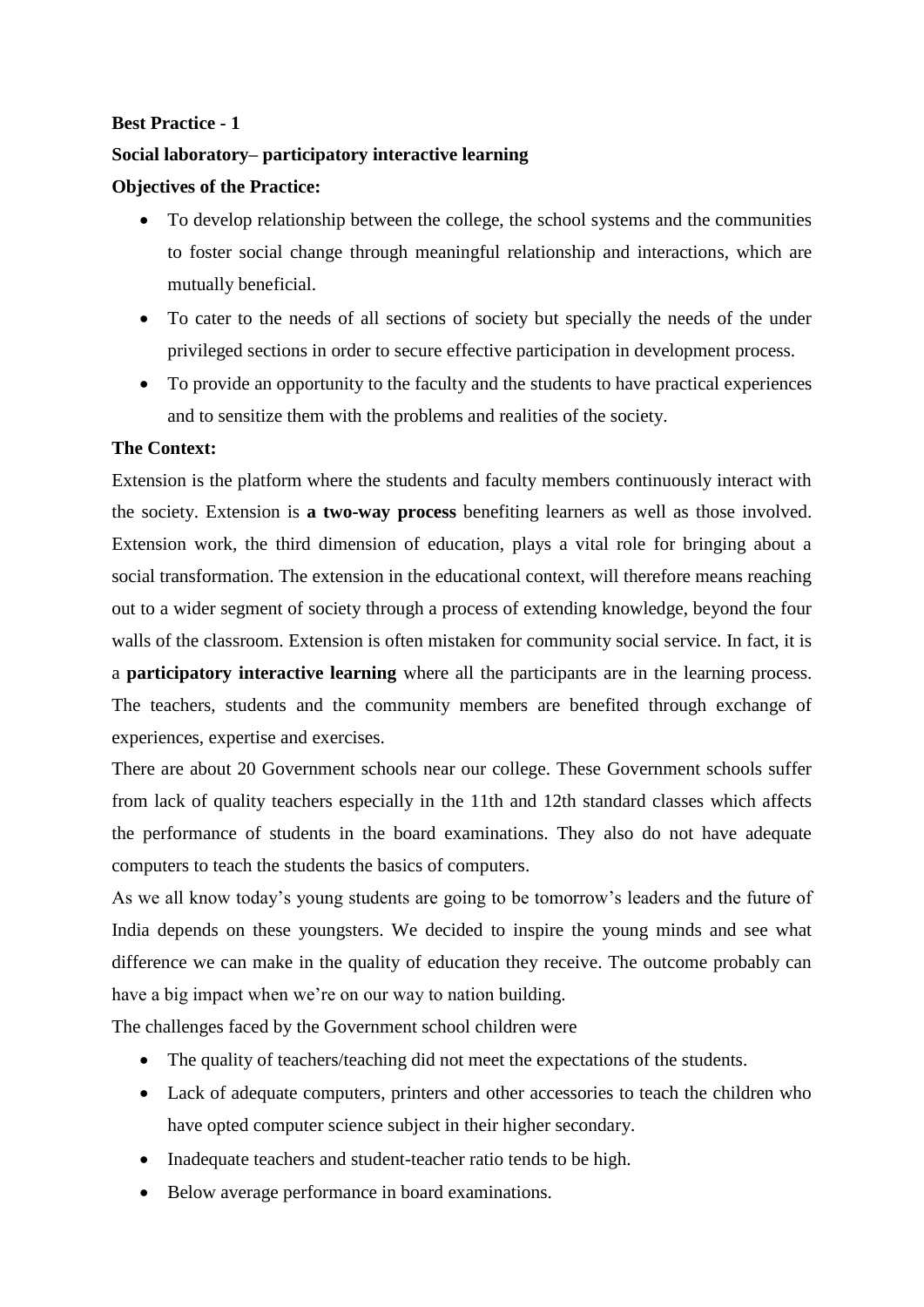## **The Practice:**

Though extension is a part of curriculum through NSS, not every student is enrolled in NSS. So we decided **to involve every student in extension service** by setting target that each department shall carry out two extension activities per semester/year other than NSS activities. The students **would use the community as a social laboratory** for their practical, moral and attitudinal education and learn by working in and serving the community.

We have a moral and social responsibility to serve the community we belong to. To cater to the above needs of the Govt. schools in our locality we planned the 'SUPPORT THE EDUCATION OF POOR' programme with the following objectives.

- To undertake the teaching of subjects like computer science, accountancy, mathematics to the students of 11th and 12th standard classes.
- To conduct practical training classes at our computer laboratories.
- To conduct computer training classes at the schools.
- To provide facilities like computers, printers, scanners, UPS, Battery, computer tables and chairs etc., based on our financial capability.
- To offer financial support if necessary.
- To provide snacks in the evening time to 12th standard students who attend evening classes.

## **Resources provided to the schools**

Though ours is an institution with limited resources, we decided to share our resources for the benefit of our society at large.

| S.No.          | Date     | Items given                  | Quantity | Name of the School/organisation        |
|----------------|----------|------------------------------|----------|----------------------------------------|
| 1.             | 14.2.19  | Double cot                   | 5        | Saranalayam, Pollachi                  |
| $\overline{2}$ | 28.1.19  | Student desk                 | 6        | Universal peace foundation, Annur      |
| 3              | 25.1.19  | Notice boards                | 10       | Govt. Hr.SCe.School, Asokapuram        |
| $\overline{4}$ | 24.1.19  | 6 steel double<br>cots       | 6        | Sri Varahi manthralayam, Coimbatore    |
| 5              | 18.1.18  | Microtek UPS                 | 1        | Govt.Hr.Sec.School,<br>S.Pungampalayam |
| 6              | 7.12.17  | DVD writer LG                | 1        | Govt.Hr.Sec.School, Karamadai          |
| 7              | 20.11.17 | Scanner cum<br>Xerox machine | 1        | Govt.Hr.Sec.School, Sirumugai pudur    |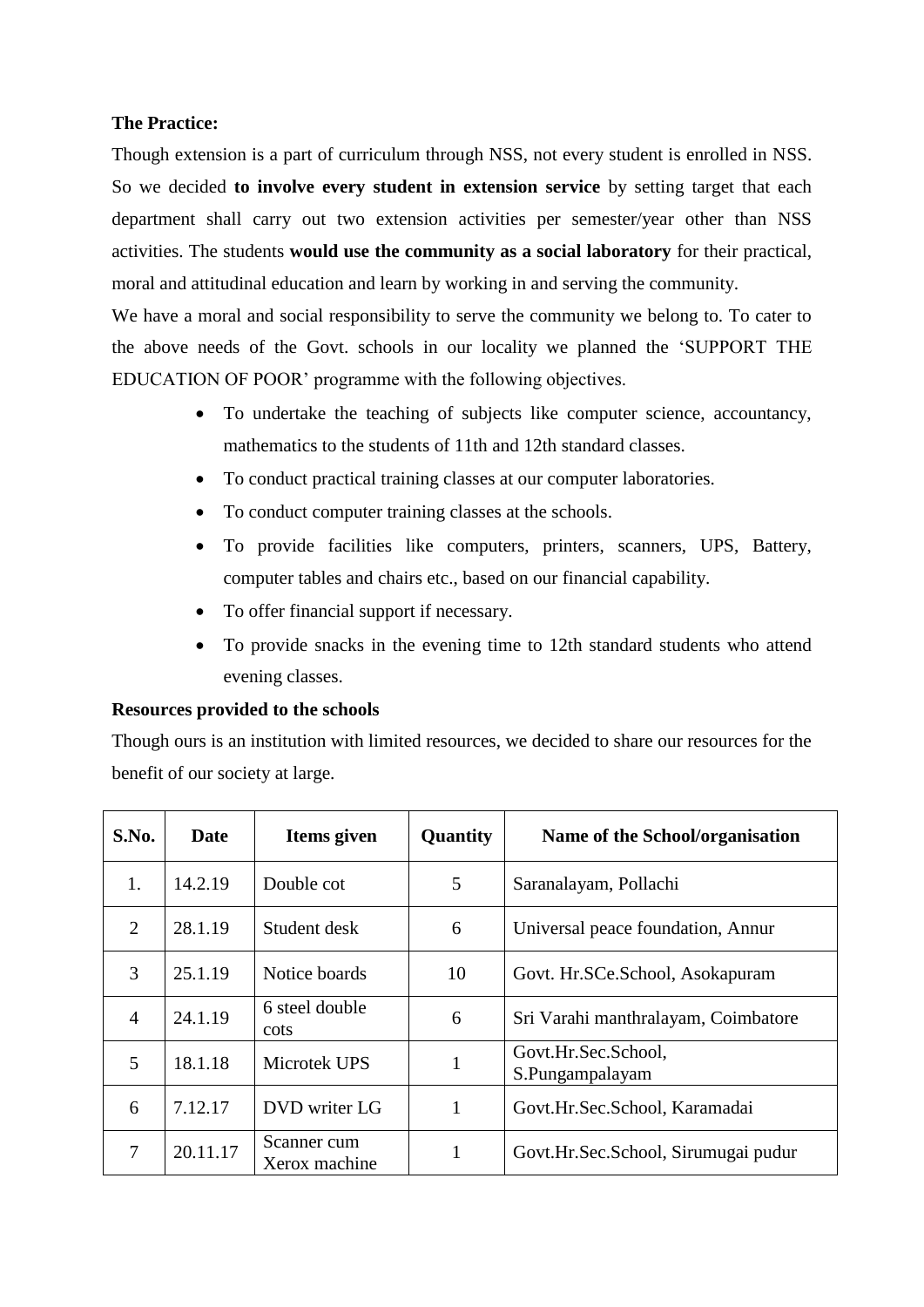| 8  | 17.11.17    | Evening snacks                                       | 100<br>students | Govt. Hr. Sec.S chool, Vellamadai         |
|----|-------------|------------------------------------------------------|-----------------|-------------------------------------------|
| 9  | May<br>2017 | 25,000 towards<br>construction of<br>Auditorium      |                 | Govt.Hr.Sec.School,<br>Karamadai          |
| 10 | 27.3.17     | <b>UPS</b> and Battery                               |                 | Government Hr.Sec.School,<br>Mettupalayam |
| 11 | 17.1.17     | Printer                                              |                 | Govt. Hr. Sec. School, Bujanganur         |
| 12 | 2016        | 5,000 for<br>participation in<br>district spots meet |                 | Government Hr.Sec.School, Asokapuram      |
| 13 | 15.6.16     | Printer with<br>scanner                              |                 | Government Hr.Sec.School,<br>Mettupalayam |
| 14 | 6.1.16      | Mike                                                 |                 | Government Hr.Sec.School,<br>Mettupalayam |

The students from nearby schools were also invited to our campus for motivation classes. Our team of faculty members and students also visit the schools on a regular basis from the month of January to motivate the students to face the board examinations confidently.

On 12<sup>th</sup> December 2015, cricket match for blind people was organised in our playground on behalf of Sudaroli differently abled Charitable trust. All the necessary arrangements were done our college.

The Following extension activities were carried out by various departments in the last five years

| Name of the activity                                                                                             | Organising unit/agency/<br>collaborating agency                 | Year of<br>the<br>activity | <b>Number of</b><br>student<br>participants |
|------------------------------------------------------------------------------------------------------------------|-----------------------------------------------------------------|----------------------------|---------------------------------------------|
| Tamil new year-sports events and<br>tree plantation                                                              | Department of Computer Science &<br>Sri Varahi mandralaya trust | 2015                       | 30                                          |
| Practical Traning for Sri Varahi<br>Manthralaya Students                                                         | Department of Computer Science &<br>Sri Varahi mandralaya trust | 2015                       | 30                                          |
| Provided Books and stationary,<br>clothes to tribal people                                                       | Department of Computer Applications                             | 2015                       | 30                                          |
| Updatation of Election-id with<br>Aadhar number                                                                  | Department of Computer Science                                  | 2015                       | 50                                          |
| <b>Practical Training for XII Students</b>                                                                       | Department of Computer Science                                  | 2016                       | 10                                          |
| <b>Voters Awareness Rally</b>                                                                                    | Department of Management                                        | 2016                       | 151                                         |
| Distribution of stationery items and<br>teaching basics of computer to tribal<br>students of Velliangadu Village | Department of Computer Applications                             | 2016                       | 13                                          |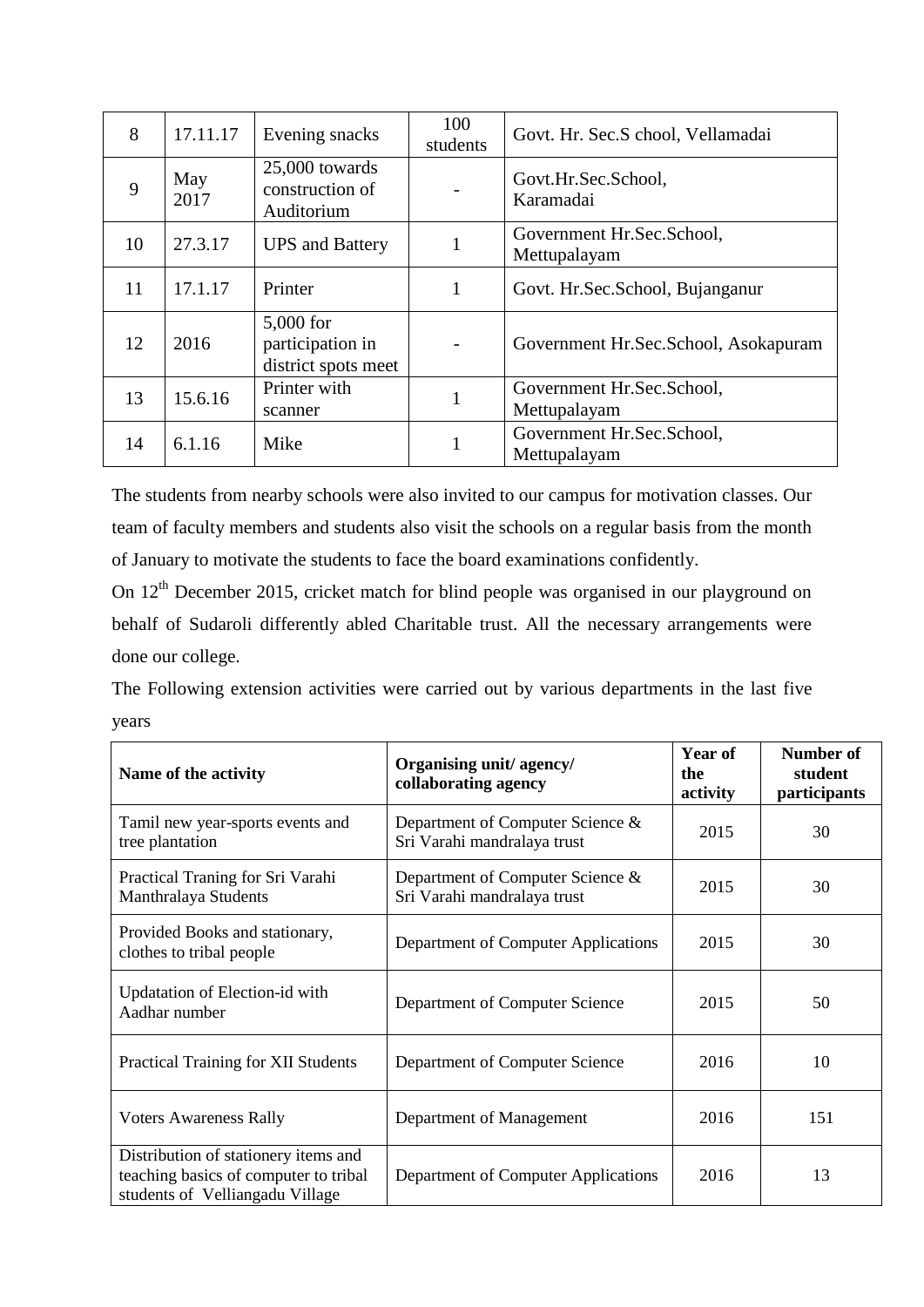| Awareness on Higher Education and<br><b>Voting Awareness</b>                                                                     | Department of Commerce                               | 2016 | 25  |
|----------------------------------------------------------------------------------------------------------------------------------|------------------------------------------------------|------|-----|
| Dengue Awareness rally                                                                                                           | Primary Health Centre,<br>Thirumalainaickenpalayam   | 2016 | 300 |
| Yoga awareness Programme at<br>Eshwariammal Bhathrappa Govt Hr<br>Sec School, Thenponmudi                                        | Department of Commerce                               | 2016 | 25  |
| White washing and Cleaning at Sri<br>Varahi Manthralaya Trust                                                                    | Department of Computer Science                       | 2016 | 50  |
| Computer Literacy Programme Near<br>Velliangadu Village                                                                          | Department of Computer Applications                  | 2016 | 25  |
| Campus Cleaning and Distribution of<br>Notebooks for the Children for Jeeva<br>Kaarunya Ashram                                   | Department of Mathematics                            | 2016 | 30  |
| Students Helping in Bank during<br>Demonestisation                                                                               | Department of Management                             | 2016 | 20  |
| Practical Training Program for XII<br><b>Students</b>                                                                            | Department of Computer Science                       | 2017 | 50  |
| Student Volunteers for a workshop<br>on "Sister Nivethitha and National<br>Education",                                           | Department of Mathematics & Sri<br>Ramakrishna Math, | 2017 | 26  |
| Tree plantation at Kuttaiyur Village,<br>Mettupalayam.                                                                           | Department of Commerce                               | 2017 | 30  |
| Awareness about Cleanliness,<br>Distribution of Stationary Items and<br>Clothes at Surandi Village                               | Department of Computer Applications                  | 2017 | 10  |
| World environment Day<br>Awareness Programme on clean and<br>plastic free environment (Girls)                                    | Department of Computer Science                       | 2017 | 175 |
| World environment Day<br>Boys students carried out Plastics<br>cleaning at Palamalai hills (Boys)                                | Department of Computer Science                       | 2017 | 50  |
| World Population day-Rally                                                                                                       | Department of Computer Applications                  | 2017 | 175 |
| World Senior Citizen Day<br>Cleaning the Campus and<br>Distributed Daily usage to senior<br>citizens at Shri Varahi Manthralayam | Department of Mathematics                            | 2017 | 92  |
| The joy of giving week, Awareness<br>on Tree plantation at Selvapuram<br>Village, Veerapandi                                     | Department of Commerce                               | 2017 | 35  |
| Distribution of Snacks and Sweets to<br>"Angel Charitable Trust"                                                                 | Department of Management                             | 2017 | 40  |
| The joy of giving week, Cleaning the<br>Environment in Marudhur village-<br>Karamadai                                            | Department of Computer Applications                  | 2017 | 55  |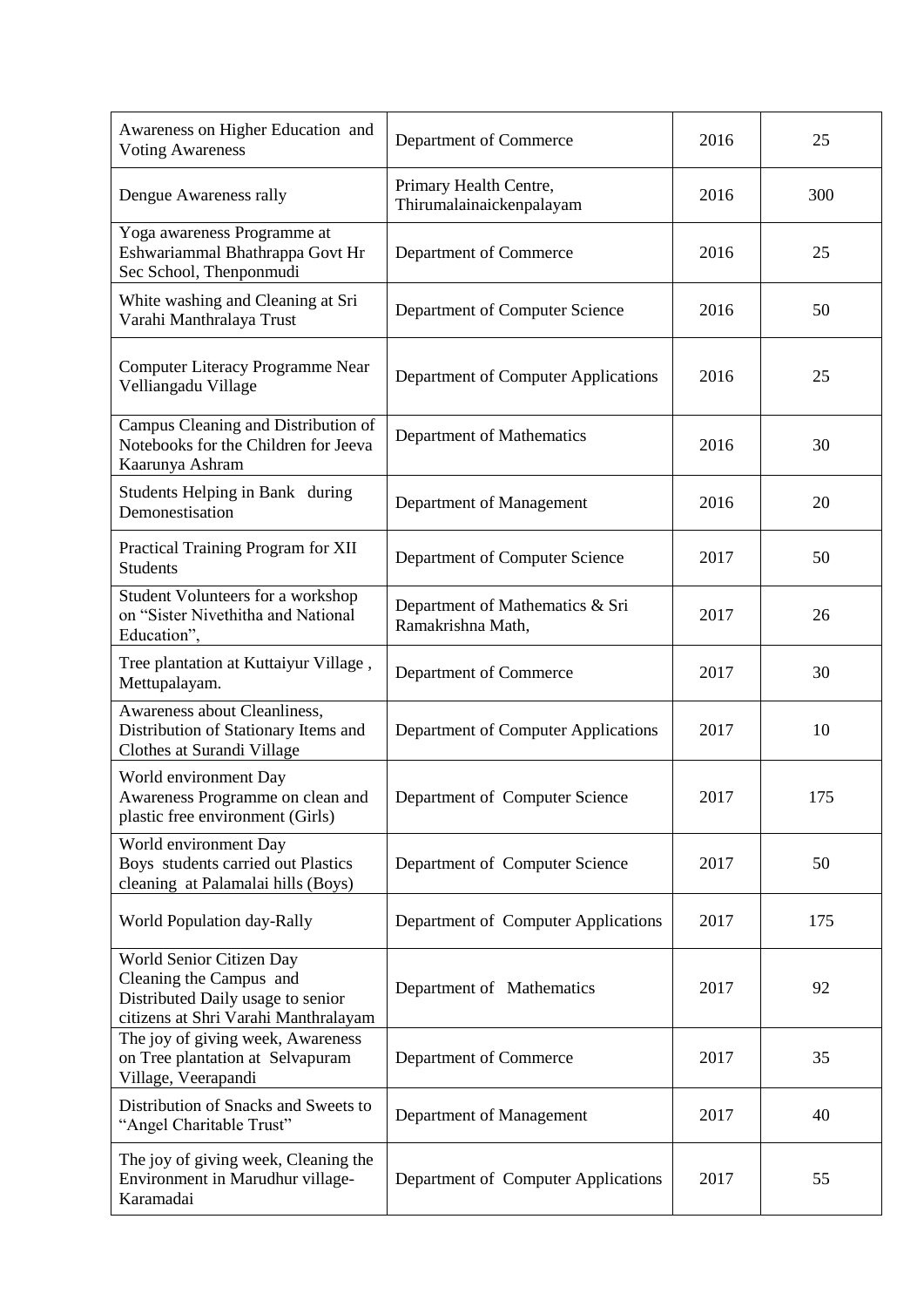| Joy of giving "Distribution of Food"<br>to Government hospital,<br>Mettupalayam                                  | Department of Mathematics                            | 2017 | 60  |
|------------------------------------------------------------------------------------------------------------------|------------------------------------------------------|------|-----|
| The joy of giving week<br>Distribution of Stationeries to<br>Students Primary school,<br>Kasthuripalayam         | Department of Computer Science                       | 2017 | 10  |
| The joy of giving week<br>Distribution of Stationeries to<br>Students Primary school,<br>Thirumalainaikenpalayam | Department of Computer Science                       | 2017 | 25  |
| World Food Day Seminar on "Don't<br>waste food" Rally - "Don't Waste<br>Food" (07.10.2017)                       | Department of Commerce                               | 2017 | 170 |
| Practical Training Session for XII<br><b>Standard for PMHSS</b>                                                  | Department of Computer Science                       | 2018 | 10  |
| Eradication of Plastics at Kothagiri<br>Road, Mettupalayam                                                       | Department of Computer Applications                  | 2018 | 51  |
| Career Guidance and Counseling                                                                                   | Department of Management                             | 2018 | 4   |
| World Consumer Day Rally from<br>Pioneer College to<br>Perianaickenpalayam                                       | Department of Commerce                               | 2018 | 120 |
| Distribution of Stationary items<br>Lunch Box, Clothes to Tribal<br>Peoples of surandi village                   | Department of Computer Applications                  | 2018 | 30  |
| <b>International Biological Diversity</b><br>Day Celebration<br>Awareness Programme at Pillur                    | Department of Commerce                               | 2018 | 25  |
| World Population Day - Rally along<br>Naalroad, Sirumugai(11.07.2017)                                            | Department of Computer Applications                  | 2018 | 120 |
| World's Senior Citizen Day at Anbu<br>Malar Samuga Nala Valvu Maiyam,<br>Karamadai                               | Department of Mathematics                            | 2018 | 55  |
| <b>World Mosquito Day Awareness</b><br><b>Pamphlet Distribution</b><br>Thirumalainaicken palayam                 | Departments of Commerce &<br><b>Commerce With CA</b> | 2018 | 12  |
| Distribution of Stationary Items to<br>Panchayath Union Government<br>School, T.N.Palayam                        | Department of CS (UG, PG &<br>Research) & IT         | 2018 | 30  |
| <b>Consumer Awareness Exhibition</b>                                                                             | Department of Business<br>Administration             | 2018 | 151 |
| World Food Day Programme-Rally<br>from College to<br>Periyanaickenpalayam                                        | Departments of Commerce &<br>Commerce With CA        | 2018 | 170 |
| Training the School Students for<br>their Annual Day<br>Programme[Drama]                                         | Department of CS (UG, PG &<br>Research) & IT         | 2018 | 5   |
| Plastic Eradication Awareness Rally -<br>Sowmiya Hospital To Ranganathar<br>Temple, Karamadai                    | Department of Computer Applications                  | 2018 | 120 |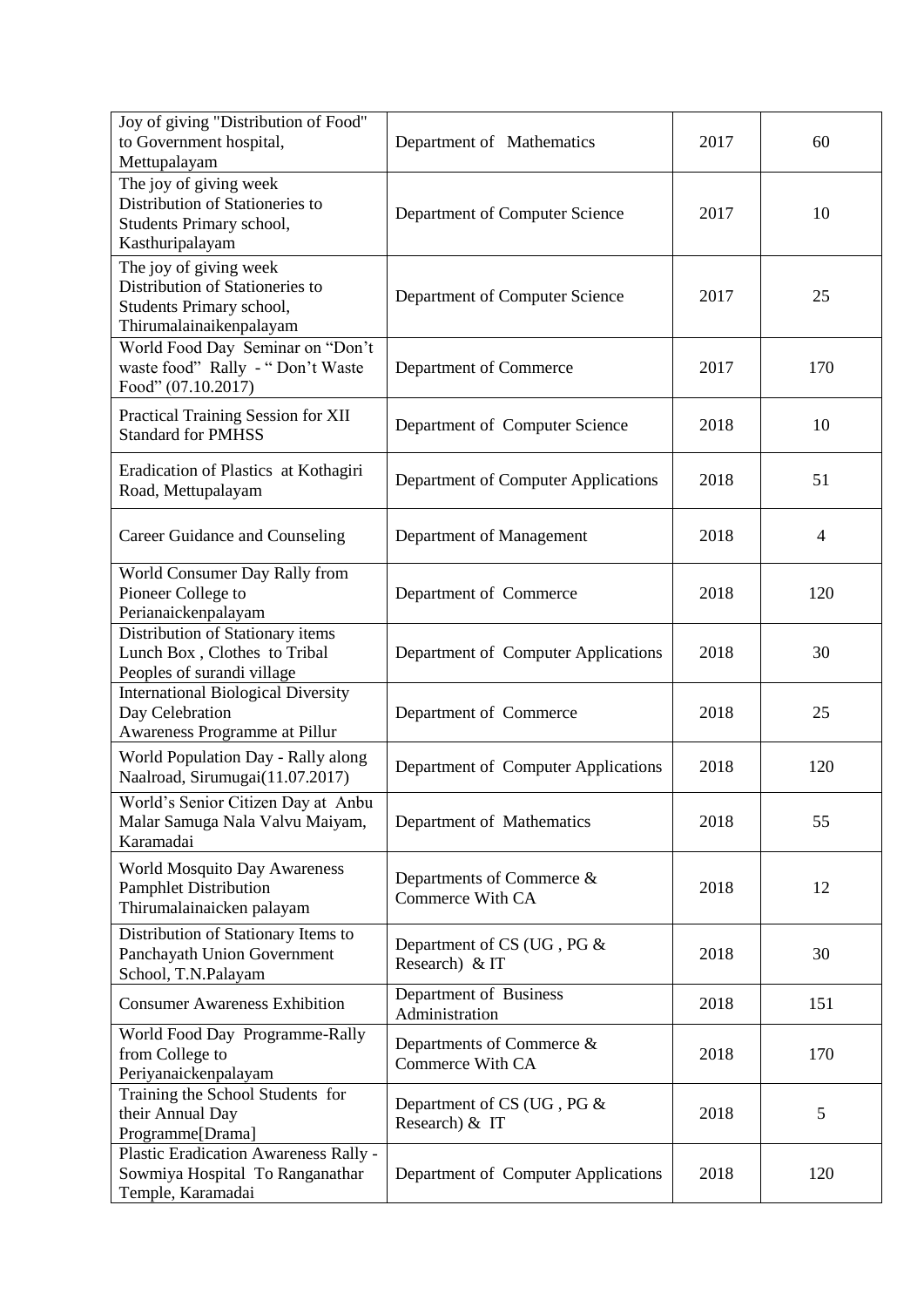| Competitions Conducted in view of<br>Pongal to students of Panchayath<br><b>Union Government School</b> | Department of CS (UG, PG &<br>Research) & IT    | 2019 | 47  |
|---------------------------------------------------------------------------------------------------------|-------------------------------------------------|------|-----|
| Clean India Awareness Programme                                                                         | Department of Computer Applications             | 2019 | 45  |
| Pongal Celebrations & Prize<br>Distribution to Panchayath Union<br><b>Govt School Students</b>          | Department of CS (UG, PG &<br>Research) & IT    | 2019 | 35  |
| Cleanliness Day -Street play at<br>Thirumalainaikenpalayam                                              | Departments of CS (UG, PG &<br>Research) & IT   | 2019 | 40  |
| <b>Plastic Eradication Awareness at</b><br>Palamalai                                                    | Departments of Commerce and<br>Commerce with CA | 2019 | 25  |
| Counting The Money at Marriamman<br>Temple, Veerapandi                                                  | Department of Mathematics                       | 2019 | 40  |
| Tribal People Helping Hands -<br>Distribution of clothes, Notebooks<br>and Taught Computer Basics       | Department of Computer Applications             | 2019 | 45  |
| World Disabled Day - Rally from<br>Pioneer College of Arts and Science<br>to Periyanaickenpalayam       | Departments of Commerce and<br>Commerce with CA | 2019 | 150 |

## **Evidence of success**

- Extension of Public Image.
- Resolved local problems by exchanging locally available resources.
- It is a learning process, in which knowledge of the teachers and students, and the community, are exchanged.
- The students felt more confident to face their examinations without any fear. All these were qualitative results and quantitative outcome can be known only by comparing the performance of the present batch of students with previous batches. That is yet to be done.

#### **Notes**

Based on the feedback from the students, we found that they felt happy to listen to an outsider than to their regular teachers. We have plans to implement this programme by selecting schools based on the requirements of the Headmasters of the schools as to what subjects they need our support and guidance. As we cannot expect all the resources to be provided by the Government,each higher education institution can try to meet the needs of Government schools near their institution. PG/M.Phil/Ph.D students can be sent to serve the schools so that they can also get trained.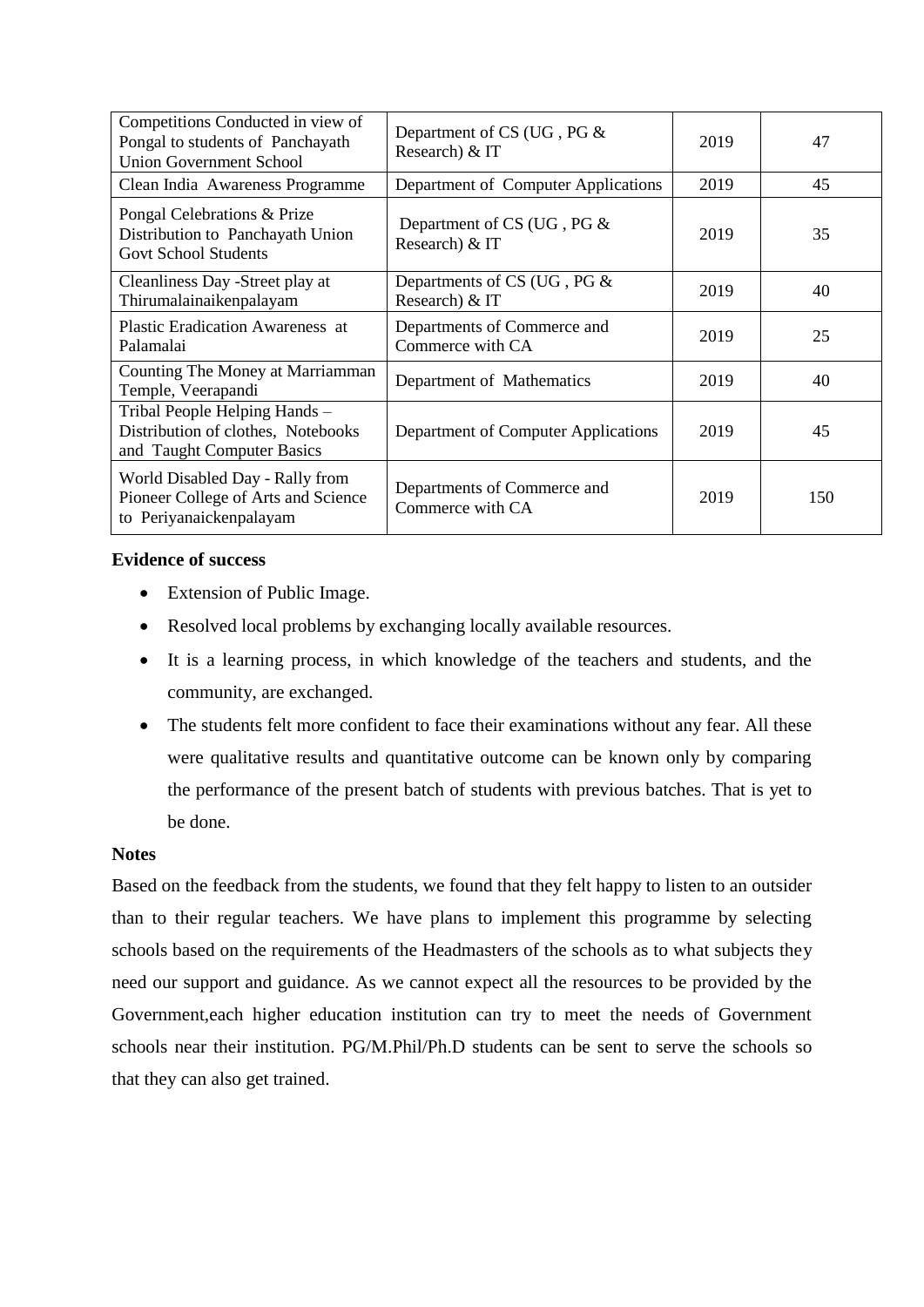## **Best Practice – 2**

# **Title: ACT (Aim, Commit, get Trained ) to Achieve - Shaping the Career Goals of Students**

## **Objectives of the Practice**

- To Strengthen placement and Career Counselling to improve employability of students
- To organize more number of On campus pool drives.
- To provide the students special training to improve their mathematical aptitude.
- To assign a team of Faculty members to enhance English Communicative Skills of students in addition to the existing programmes.
- To identify the individual skill set and helping in career goals setting.

## **The Context**

The students strength of our institution is around 1300. Majority of our students are from rural background and many of them are first generation graduates. They find it difficult to express their views. Therefore they hesitate to attend interviews .Most them are from government schools where the medium of instruction is Tamil. So they find it difficult to communicate in English. Some of the problems identified among them are

- 1. Students lack communication skills and confidence to face the interviews.
- 2. Poor mathematical aptitude and logical reasoning
- 3. Do not initiate to participate in events organised inside and outside the college.

After identifying these problems we planned to overcome all these problems by taking proper measures so that it can bring in a great change in themselves and help them to face the society in a better way.

## **The Practice**

After analysing the problems, few initiatives were made to bring a change in our students. Therefore, we planned to overcome the hindrances and thereby help the students be placed during their final year of graduation. The students are prepared to face the interviews. The students are trained to improve their communication skills, develop leadership qualities, time management and team work.

Final Year students are given 2 hours of placement and 1 hour of Communication skill, second Year students are given 1 hour of English and 1 hour of Maths aptitude, first year students are given 1 hour of English Lab and 1 hour of aptitude.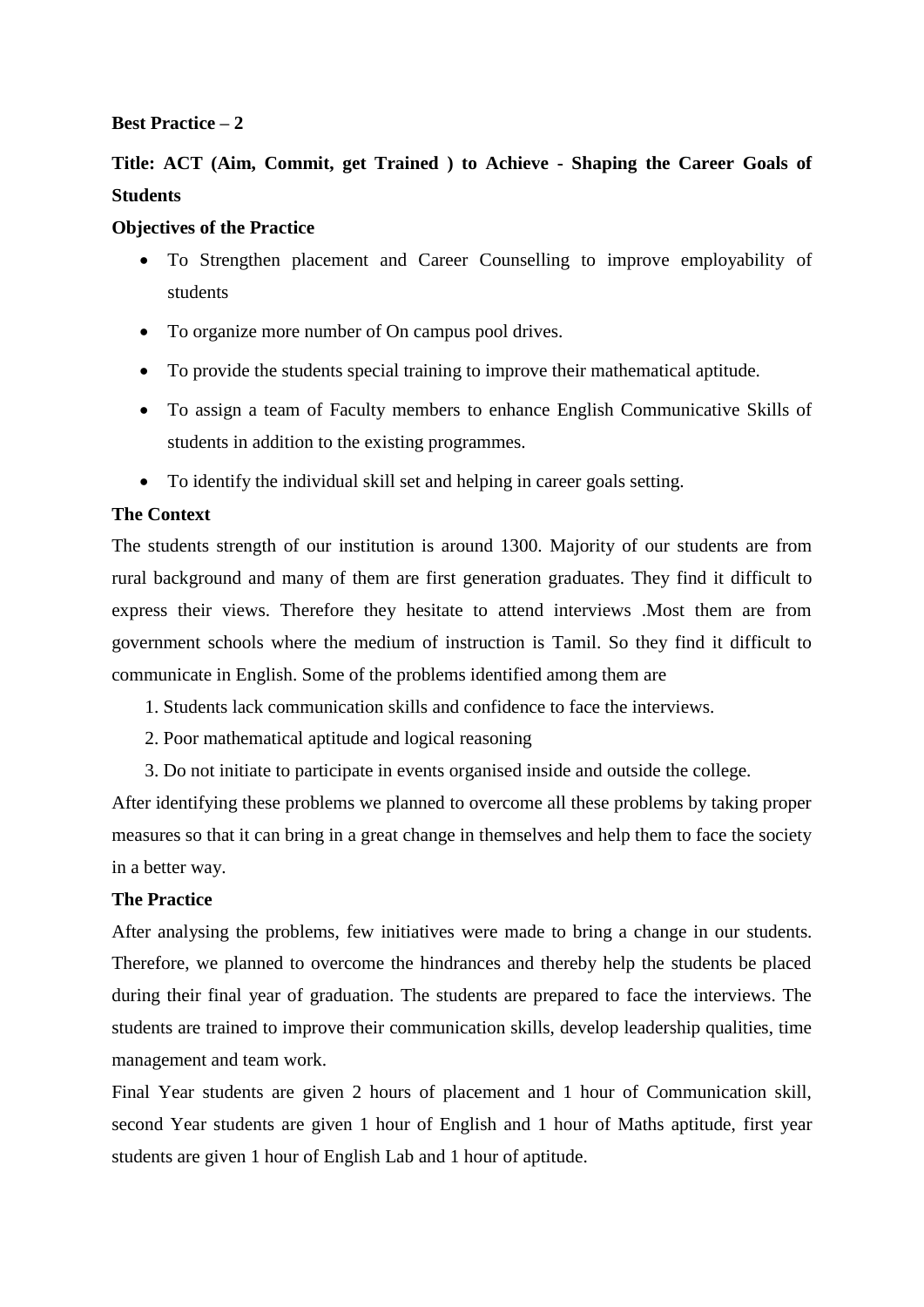They are made aware of the expectations of the company. The students should be updated and made fit to work in the current environment. Counselling sessions are arranged to develop positive attitude and confidence.

Placement Cell plays a very important role. With an intension to make them ready some of the initiatives were taken. The various activities carried out by our placement cell are listed as follows

- To assist students to develop/clarify their academic and career interests, and their short and long-term goals through individual counselling and group sessions
- Maintaining and regularly updating the database of students. Maintaining database of companies and establishing strategic links for campus recruitments.
- Gathering information and disseminating about job fairs and all relevant recruitment advertisements.
- Coordinating with companies to learn about their requirements and recruitment procedures
- Organizing pre-placement training/workshops/seminars for students.
- To assist students in obtaining placement in reputed companies.
- Highlighting articles on departmental notice boards regarding Competitive Exams & Industrial Career Opportunities.
- Inform students about the available job opportunities in government sectors and off campus drives.
- Arranging mock Interviews. Conducting aptitude tests
- Communicating with Alumni for available openings and industry for campus interviews. Placement Training & Development

Overall placement training is outsourced to innovative HR and training services Pvt. Ltd. There are a team of exclusive faculty members who train the students in all aspects of placement-Group Discussion, Aptitude. Keeping in view the industry requirements, the training curriculum is designed for preparing the students for entry-level Graduate Trainees.

- Personality Development
- Communication Skills & Vocabulary
- Resume Preparation & Email Writing
- Group Discussion
- Interview Skills
- Aptitude Training & Practice Tests